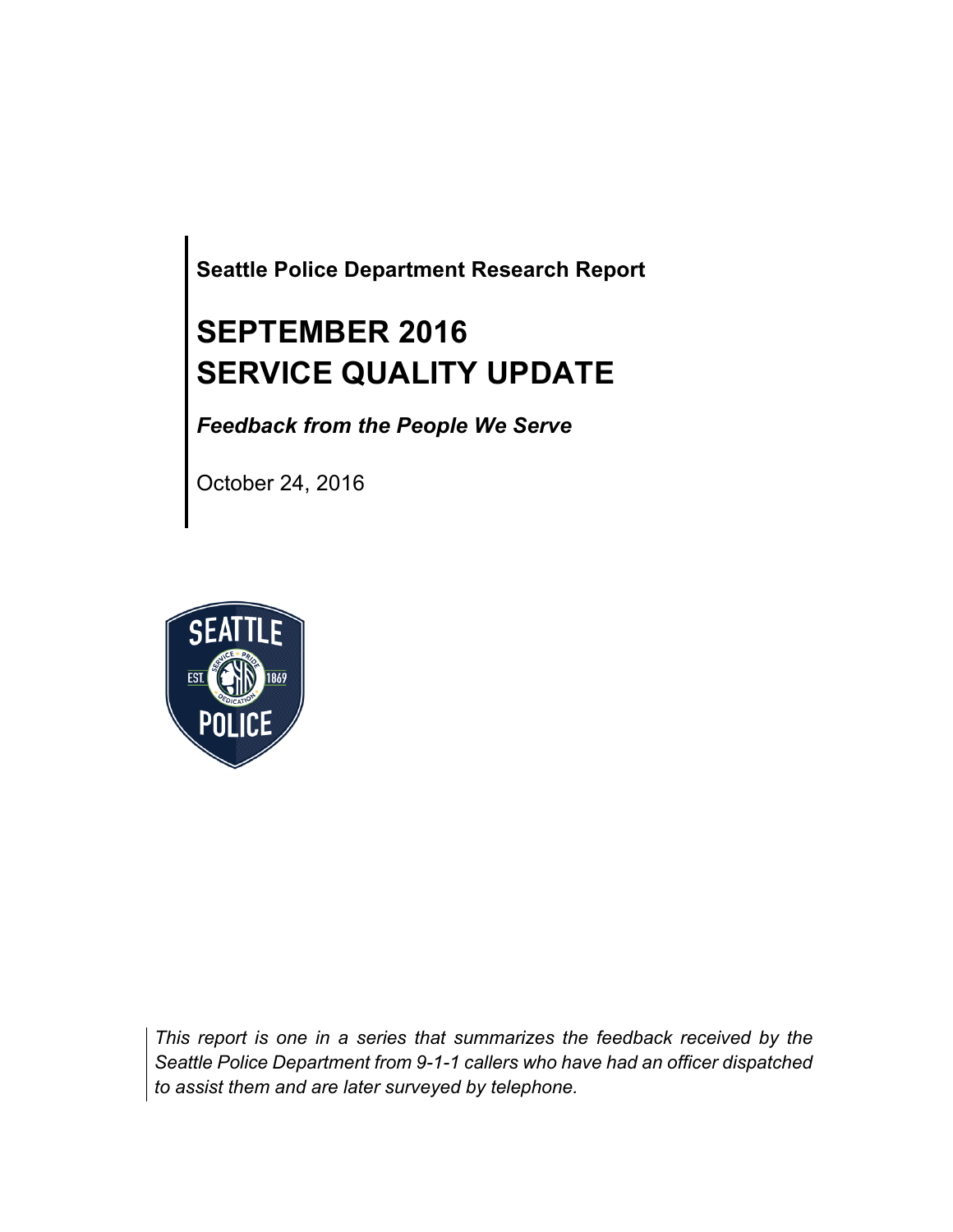#### **9-1-1 Caller Surveys: Summary and Conclusions from September 2016**

The Seattle Police Department customer satisfaction surveys provide feedback about the service provided by the Department to those who call 9-1-1 and have an officer dispatched to assist them. Key findings and conclusions from September 2016 and comparisons to previous surveys are summarized below.

**Overall Satisfaction**. Overall, customers continue to be satisfied with their experience with the Department "from calling 9-1-1 on to all contacts [they] had with the Police Department as a result of that call." Eighty percent of the customers rated their overall satisfaction with this experience as 4 or 5 on a five-point scale were 5 means "extremely satisfied," for an average rating of 4.17 out of 5 possible points. Overall satisfaction in September 2016 was significantly higher than in the first survey in June 2006.

**Officers Responding to Customers' 9-1-1 Calls.** Customers rated the officers who responded to their calls positively. Customers indicated that the officers who responded to the 9-1-1 calls were professional and courteous (97% "strongly agree" or "agree"); listened to customer concerns, answered questions, and provided the information, assistance, and explanations customers needed and wanted (80% to 96% "strongly agree" or "agree"). The responding officers received lower ratings for giving "tips on preventing future crimes" (50% "strongly agree" or "agree").

Ratings that the responding officers were (1) professional and courteous, (2) provided the information needed, (3) clearly explained procedures and requirements, (4) told you what would happen next, and (5) gave tips on preventing crimes increased significantly since the first survey in June 2006. Ratings that the officer "listened to your concerns" increased significantly since it was first asked in June 2014. Ratings that the officer "was professional and courteous" and "listened to your concerns" also increased significantly since the previous survey in June 2016. However, ratings that the officer "gave you tips on preventing future crimes" decreased significantly between June 2016 and September 2016.

**Seattle Police Department Overall**. Customers also rated the Department highly. Customers indicated that "Department personnel are professional and courteous" (93% "strongly agree" or "agree") and the Department clearly explains procedures and requirements, is available when needed, is a good resource for information about preventing crime, and focuses on public safety issues of concern (66% to 73% "strongly agree" or "agree"). While these are positive ratings, ratings of the officers with whom customers had personal contact (officers responding to 9-1-1 calls) were higher than ratings of the Department overall.

Ratings that (1) Department personnel are professional and courteous, (2) the Department clearly explains procedures and requirements, and (3) the Department focuses on public safety issues of concern increased significantly since the first survey. Ratings that Department personnel are professional and courteous increased between June 2016 and September 2016.

**9-1-1 Operations**. Customers were satisfied with the assistance provided by the 9-1-1 operator and with the speed with which their calls were answered by the operator (85% and 97%, respectively, rated their satisfaction 4 or 5 on the scale where 5 means "extremely satisfied"). Satisfaction with service provided by the 9-1-1 operator was higher in September 2016 than in the first survey in June 2006. Satisfaction with the speed with which calls were answered has not changed significantly since June 2015, when the question was first asked. Six percent, or 12 customers, had to dial 9-1-1 more than once to reach an operator in September 2016.

**Feelings of Safety**. Customers said that they feel more safe "walking alone in [their] neighborhood during the day" (57% "extremely safe") than they do overall in Seattle (20% "extremely safe") or "walking alone in [their] neighborhood at night" (19% "extremely safe"). In September 2016, customers reported feeling significantly less safe walking alone in their neighborhoods during the day and at night than they did in April 2007, when these questions were first asked.

As in past surveys, customers reported that the incident that caused them to call 9-1-1 led some of them to feel less safe than before, but the service provided by the Department as a result of their calls to 9-1-1 increased the proportion of customers who feel more safe and decreased the proportion who feel less safe than before they called 9-1-1. These results suggest that the service provided by the Department continues to provide customers with reassurance and increase their feelings of personal safety.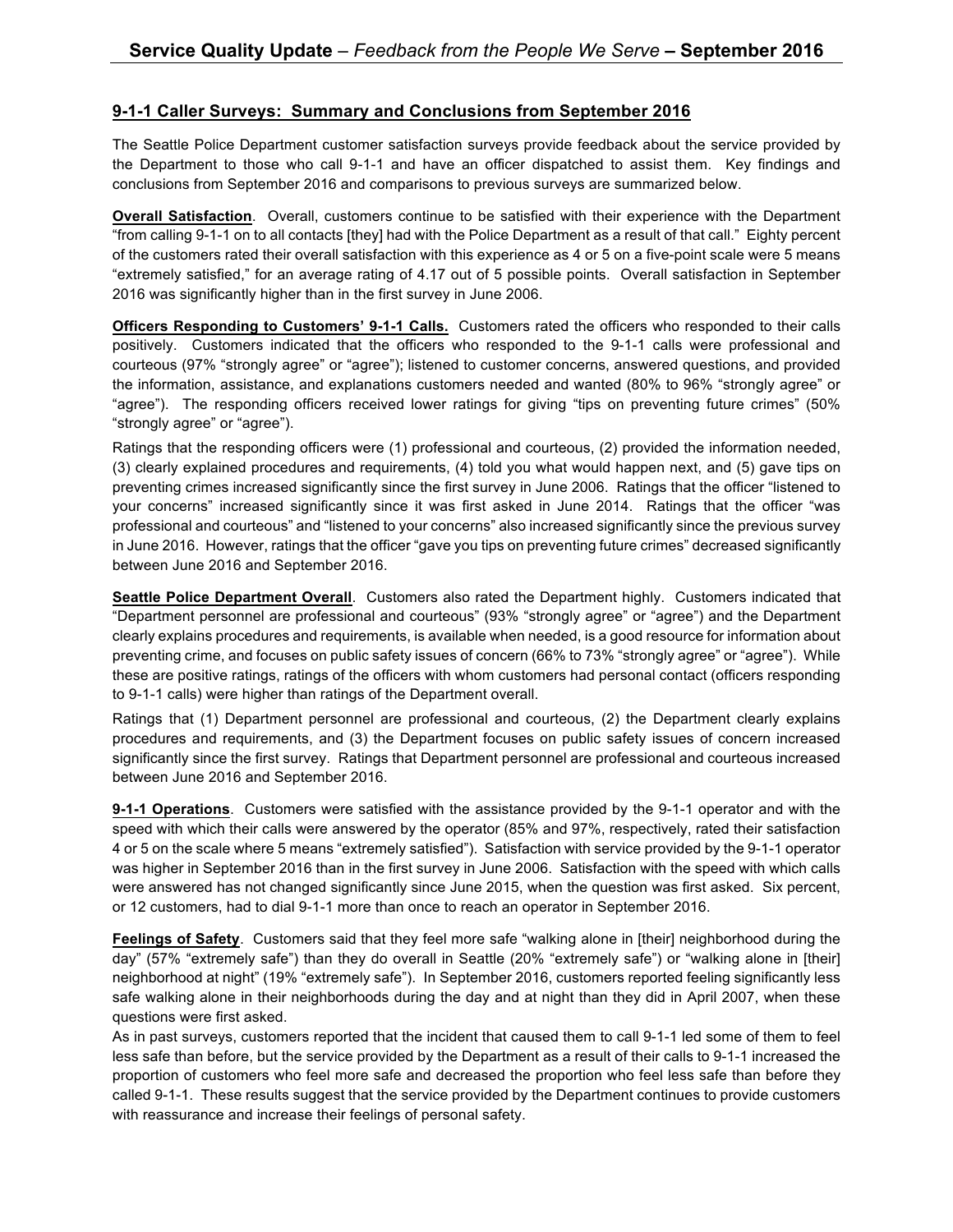### **9-1-1 Caller Surveys: Results**

This report (1) summarizes key results of the September 2016 survey of customers who called 9-1-1 in August 2016 and had an officer dispatched to assist them and (2) compares the September 2016 results with those of the previous 32 surveys of 9-1-1 callers, which were conducted between June 2006 and June 2016.

**Overall Satisfaction.** Customers who had an officer dispatched to provide assistance after calling 9-1-1 were asked to use a five-point scale, where 5 means "extremely satisfied" and 1 means "not at all satisfied," to answer the question, "Overall, how satisfied are you with this experience with the Seattle Police Department – from calling 9-1-1 on to all contacts you had with the Police Department as a result of that call?"

As the next chart shows, one half of the customers rated their satisfaction with this experience with the Department as 5 (on the five-point scale where 5 means "extremely satisfied," and 31 percent rated their satisfaction as 4 on this scale. Five percent rated their satisfaction as 1, or "Not at all satisfied," and four percent rated their satisfaction as 2 on the five-point scale where 1 means, "Not at all satisfied."  $1$ 



The question about overall satisfaction has been included in all 33 customer satisfaction surveys. The next chart and similar charts, below, show the average ratings of overall satisfaction from four of the surveys: June 2006, when the survey was first conducted; June 2012, the month before the Department entered into the consent decree with the Department of Justice; and June 2016 and September 2016, the two most recent surveys.<sup>2</sup>

With an average rating of 4.17 in September 2016, overall satisfaction with this experience with the Seattle Police Department was significantly higher than in June 2006, when the first survey was conducted.



Percentages do not total 100 in this and some subsequent charts due to rounding.

<sup>&</sup>lt;sup>2</sup> The numbers of respondents answering each question are omitted from some charts for readability, but the number consistently was close to 200. Average ratings in bold font differed significantly between June 2016 and September 2016, the last two surveys. Average ratings of items with an asterisk (\*) following the text of the item differed significantly between the first time the question was asked and September 2016.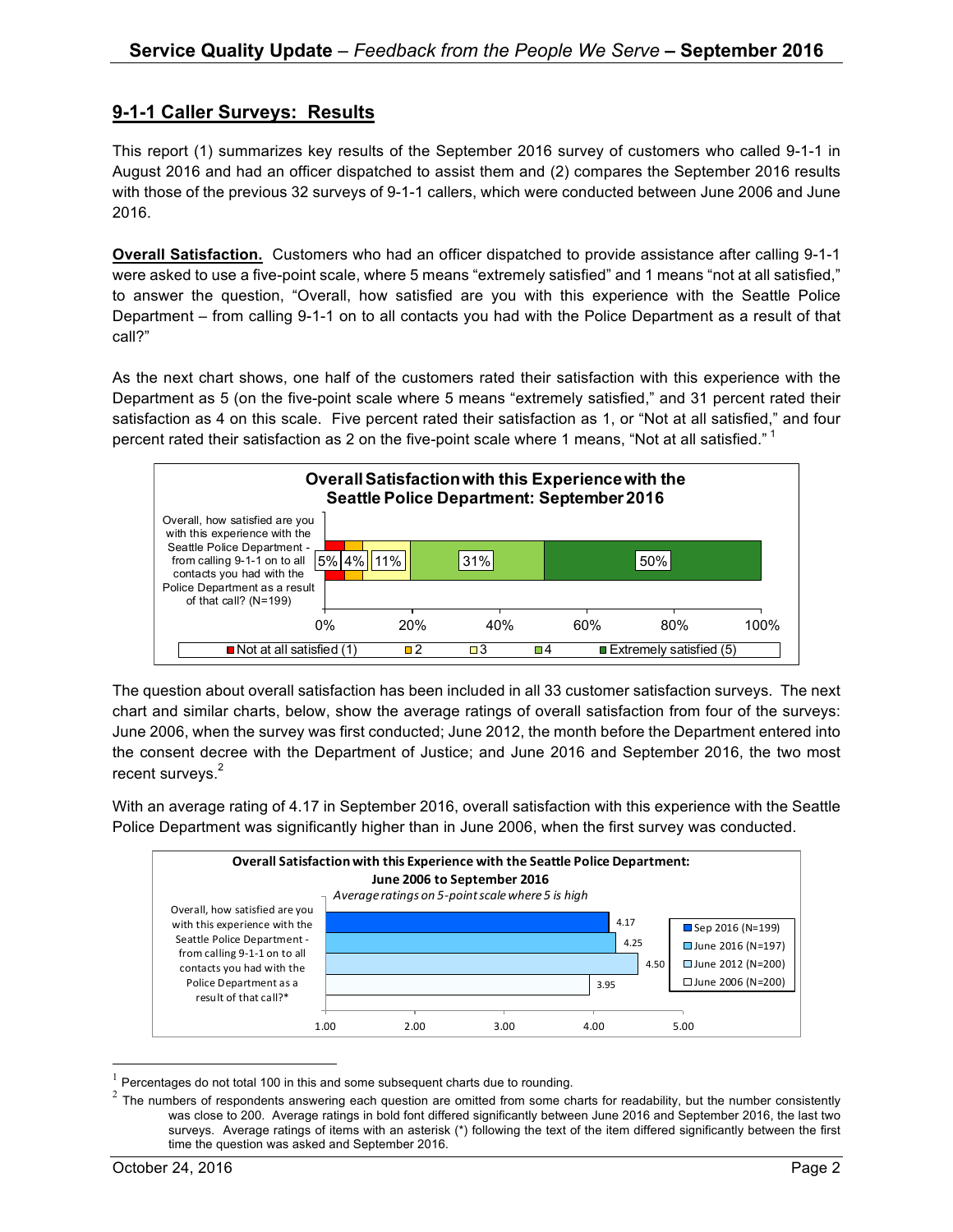**Officer Responding to the Call.** To assess customers' experiences with and opinions of the officer who responded to their calls to 9-1-1, customers were asked to indicate their level of agreement ("Strongly agree," "Agree," "Neither agree nor disagree," "Disagree," or "Strongly disagree") with a series of statements about the officer.

Customers rated officers highest for being professional and courteous and lowest for giving tips on preventing future crimes, as shown in the next chart.

- Over half (62%) of the customers said that they "strongly agree" that the officer who first visited after their call to 9-1-1 "was professional and courteous," and 97 percent said that they "agree" or "strongly agree" with this statement. Just one percent said that they "strongly disagree" that "The officer was professional and courteous," and no one said that they "disagree" with this statement.
- Between 37 and 55 percent of the customers said that they "strongly agree" with six of the statements: "The officer listened to your concerns," "The officer answered your questions," "The officer provided the assistance you needed," "The officer provided you the information you needed," "The officer clearly explained procedures and requirements," and "The officer told you what would happen next." Between 80 and 96 percent of customers said that they either "agree" or "strongly agree" with these statements, and between two<sup>3</sup> and eight percent said that they "disagree" or "strongly disagree" with the statements (correcting for rounding).
- A total of 50 percent of the customers said that they "agree" or "strongly agree," and 25 percent said that they "disagree" or "strongly disagree," with the statement, "The officer gave you tips on preventing future crimes."

| Opinions of Officer Responding to the 9-1-1 Call: September 2016                |                         |                                                 |     |                       |                          |
|---------------------------------------------------------------------------------|-------------------------|-------------------------------------------------|-----|-----------------------|--------------------------|
| The officer was professional<br>and courteous. $(N=200)$ $1\%$ $\frac{3\%}{\%}$ |                         | 35%                                             |     | 62%                   |                          |
| The officer listened to your<br>concerns. (N=200)                               | 1 <sub>0</sub><br>3%    | 41%                                             |     | 55%                   |                          |
| 2%<br>The officer answered your<br>questions. (N=198)<br>1%                     | $3\%$<br>5%             | 44%                                             |     | 48%                   |                          |
| The officer provided the<br>assistance you needed<br>$(N=200)$                  | $4\frac{9}{5}\%$<br>3%  | 42%                                             |     | 48%                   |                          |
| The officer provided you the<br>information you needed.<br>$(N=198)$            | 7%<br>$4\%$             | 45%                                             |     | 42%                   |                          |
| The officer clearly explained<br>procedures and requirements<br>$(N=194)$       | 5%<br>11%               | 44%                                             |     | 39%                   |                          |
| The officer told you what<br>would happen next. (n=190) 3%                      | $5\%$<br>12%            | 43%                                             |     | 37%                   |                          |
| The officer gave you tips on<br>preventing future crimes.<br>$(N=181)$          | 6%<br>19%               | 25%                                             |     | 32%                   | 18%                      |
| ■ Strongly disagree                                                             | 0%<br><b>□</b> Disagree | 20%<br>40%<br>$\Box$ Neither agree nor disagree | 60% | 80%<br><b>■</b> Agree | 100%<br>■ Strongly agree |

Five of these items about responding officers were included in all 33 customer satisfaction surveys: "The officer was professional and courteous," "The officer provided you the information you needed," "The officer

Correcting for rounding error.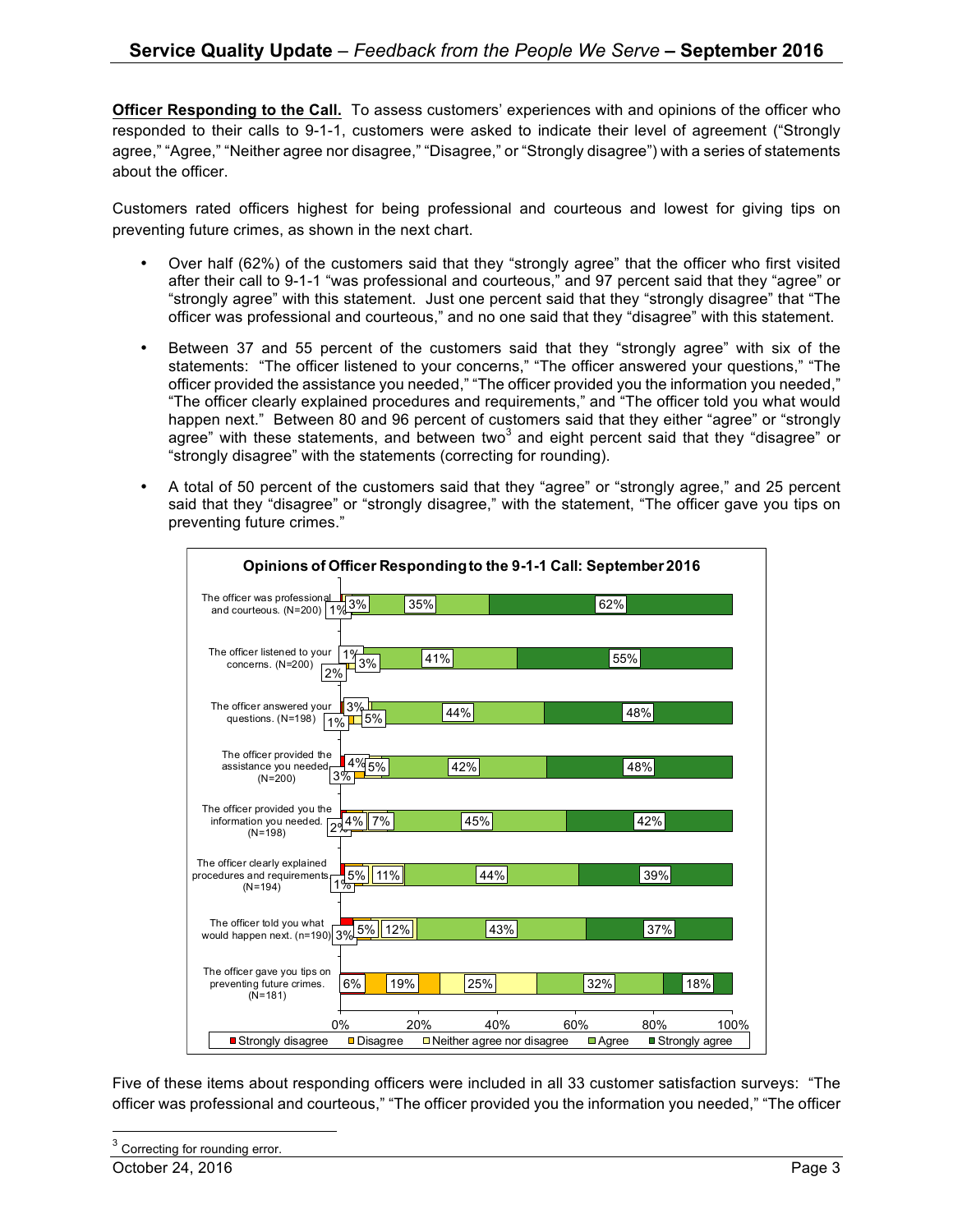clearly explained procedures and requirements," "The officer told you what would happen next," and "The officer gave you tips on preventing future crimes." As shown in the next chart, ratings of all five of these items were significantly higher in September 2016 than they were in June 2006, when the questions were first asked. Ratings that the officer "was professional and courteous" also increased significantly between June 2016 and September 2016, correcting for declines observed in June 2016. In addition, ratings that the officer "listened to your concerns," increased significantly between June 2014, when first asked, and September 2016, as well as between the two most recent surveys (June 2016 and September 2016). However, ratings that the officer "gave you tips on preventing future crimes" decreased significantly between June 2016 and September 2016.



**Seattle Police Department Overall.** To assess opinions of the Seattle Police Department overall, customers were asked to indicate their level of agreement ("Strongly agree," "Agree," "Neither agree nor disagree," "Disagree," or "Strongly disagree") with statements about the Department, including the five statements shown in the next chart.

Customers rated the Department highest for having professional and courteous personnel, just as they rated the officer who responded to their call highest for being professional and courteous. Ninety-three percent<sup>4</sup> of the customers said that they "strongly agree" or "agree" that "Department personnel are professional and courteous." Just two percent said that they "disagree" or "strongly disagree" with this statement. Between 66 and 73 percent of the customers said they "strongly agree" or "agree" with the other four statements about the Department; between 11 and 15 percent said that they "disagree" or "strongly disagree" with these statements, as shown in the next chart.

<sup>4</sup> Correcting for rounding error.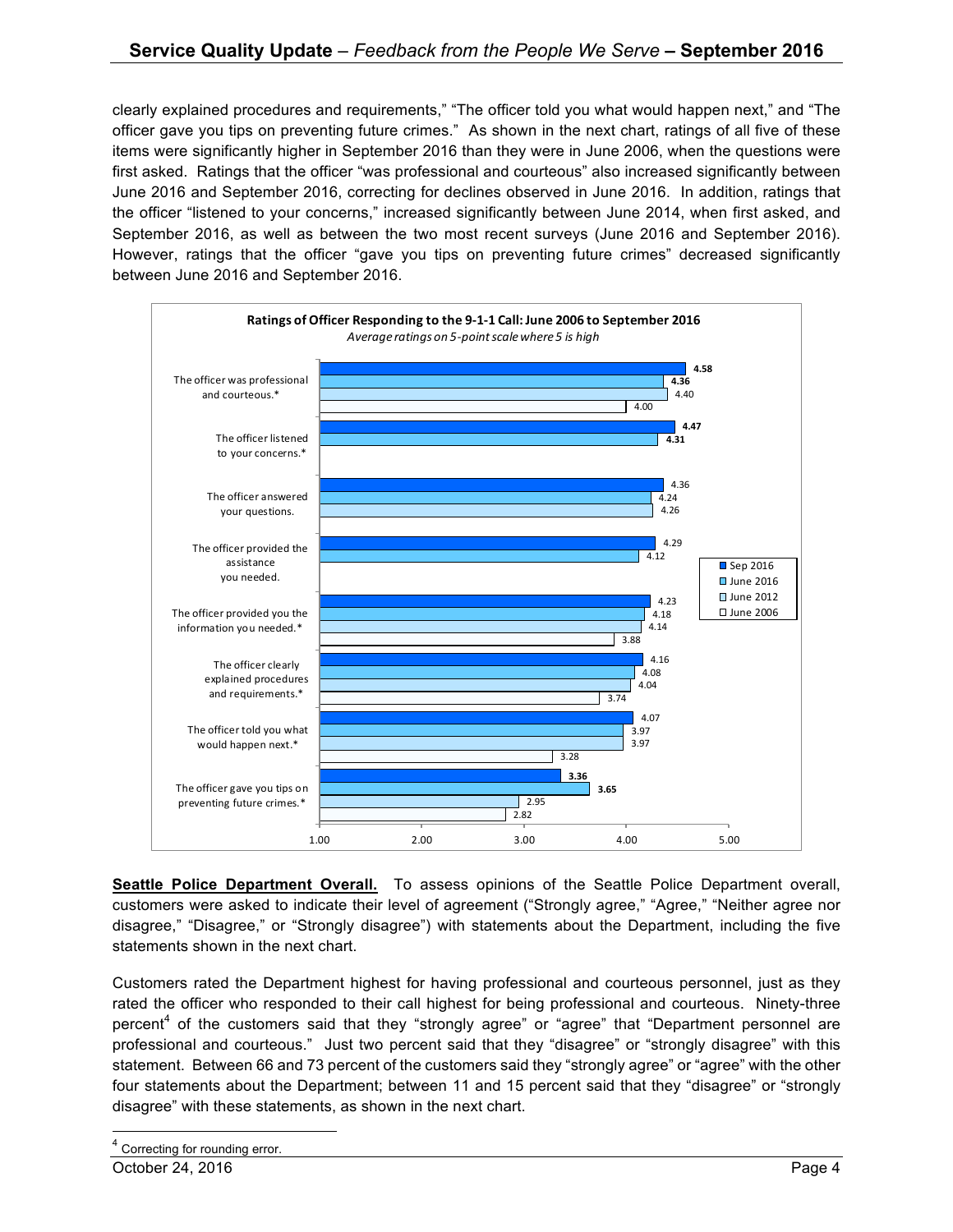

These questions about the Department overall were included in all of the customer satisfaction surveys, and responses to the questions changed significantly over time. Ratings of three items increased significantly between the first survey and September 2016: "Department personnel are professional and courteous," "The Department clearly explains its procedures and requirements," and "The Department focuses on the public safety issues that concern you." In addition, ratings of the item, "Department personnel are professional and courteous," increased significantly between June 2016 and September 2016, reversing a decline that occurred between March 2016 and June 2016.

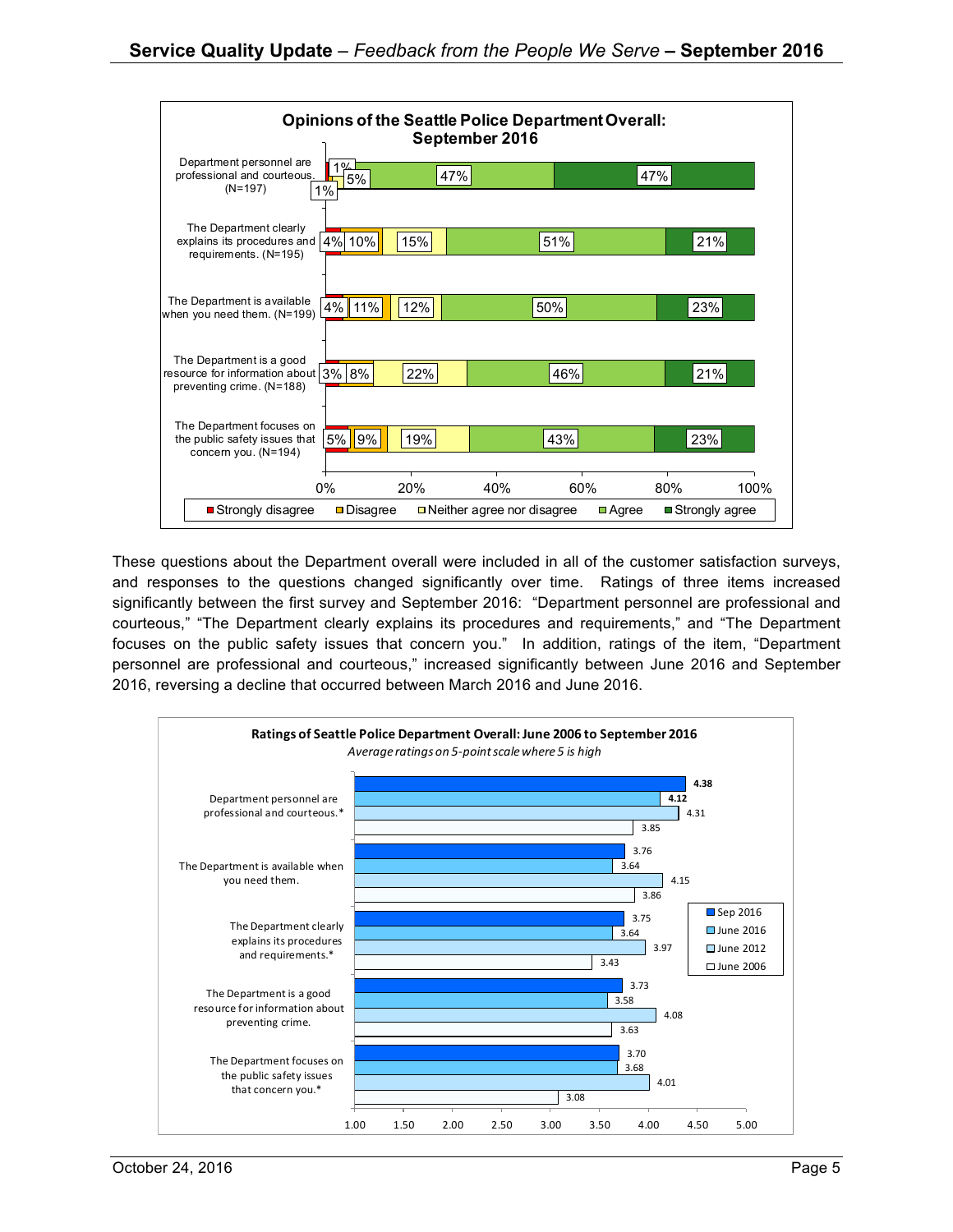**9-1-1 Operations.** Over two-thirds of customers rated their satisfaction with the assistance provided by the 9-1-1 operator and the speed with which their call was answered as 5 on the five-point scale where 5 means "extremely satisfied" (67% and 73%, respectively). A total of 85 and 87 percent, respectively, rated their satisfaction with the assistance provided by the operator and the speed with which their calls were answered as either a 4 or a 5 on this five-point scale. About nine percent rated their satisfaction with the assistance provided by the operator and the speed with which calls were answered as either 1 or 2 on the five-point scale where 1 means "not at all satisfied." These results are shown in the next chart.



The question about customers' satisfaction with the assistance provided by the 9-1-1 operator has been included in all 33 surveys, and ratings of this item were significantly higher in September 2016 than in June 2006, when first asked. Ratings of satisfaction with the speed with which calls were answered did not change significantly between June 2015, when first asked, and September 2016.



Since June 2015, customers have been asked if they reached an operator the first time they dialed 9-1-1. Responses to this question, shown in the next chart, have not differed significantly over time. Between 91 and 95 percent of the customers reached an operator the first time they dialed 9-1-1, and between 5 and 9 percent (between 10 and 19 customers) had to dial 9-1-1 more than once to reach an operator.

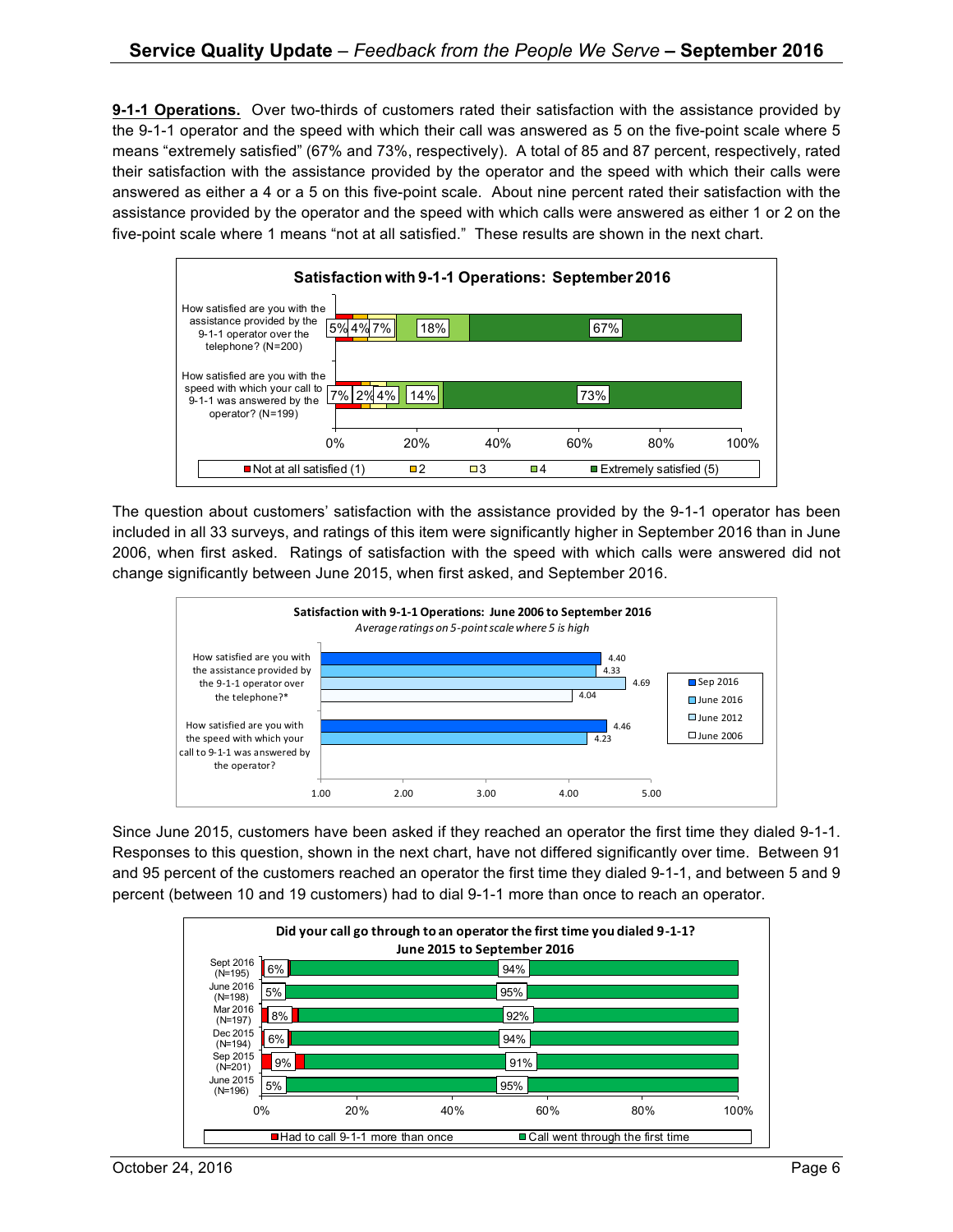The customers who had to call 9-1-1 more than once in September 2016 were asked how often they dialed 9-1-1 to reach an operator. All of the customers who answered this question (11 of the 12) said that they reached the operator on their second attempt.

**Feelings of Safety.** Customers said that they feel more safe walking alone in their neighborhoods during the day than they feel in Seattle overall or walking alone in their neighborhoods at night, as shown in the next chart. Sixty-four percent of the customers rated their overall feelings of safety in Seattle as 4 or 5 on a five-point scale where 5 means "extremely safe"; and 13 percent rated their feelings as 2 or 1, where 1 means "not at all safe." Eighty-five percent rated their feelings of safety when walking alone in their neighborhoods during the day as 4 or 5, and 44 percent rated their feelings of safety when walking alone in their neighborhoods at night as 4 or 5 on the scale where 5 means "extremely safe." Just six percent\* rated their feelings of safety as 1 ("not at all safe") or 2 when walking alone in their neighborhoods during the day, and 32 percent rated their feelings of safety as 1 or 2 when walking alone in their neighborhoods at night.



The questions about feelings of safety were added to the surveys in November 2006 (overall feeling of safety in Seattle) and in April 2007 (feelings of safety walking alone in your neighborhood during the day and at night). Feelings of safety in your neighborhood walking alone during the day and at night were significantly lower in September 2016 than in April 2007, when the questions were first asked, even though feelings of safety in your neighborhood during the day increased significantly between June 2016 and September 2016. Overall feelings of safety in Seattle have fluctuated significantly across surveys, but did not differ significantly between November 2006 or June 2016 and September 2016. These results are shown in the next chart.



Correcting for rounding error.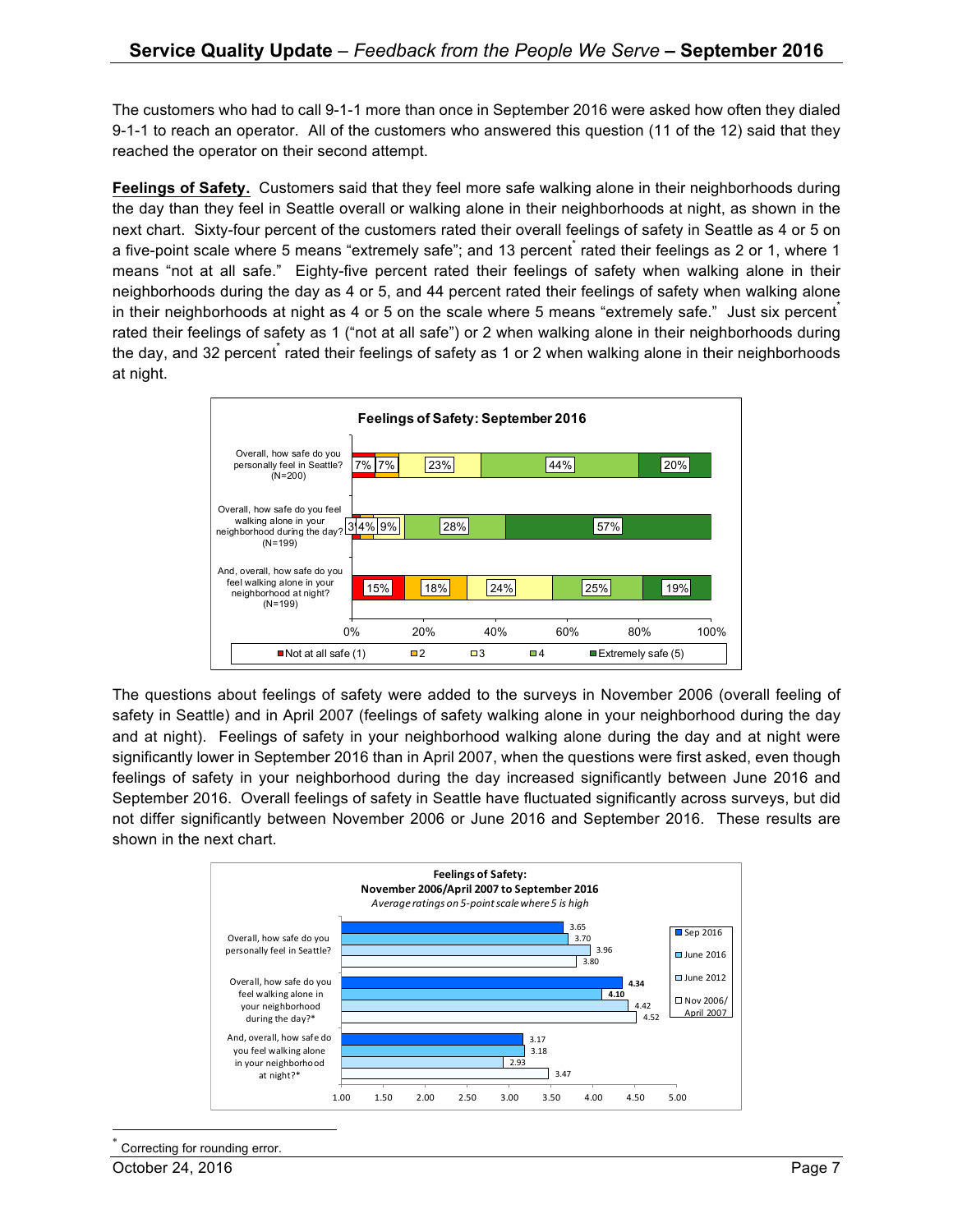When asked about the impact of the incident that caused them to call 9-1-1 on their feelings of safety, over half of the customers (63%) reported that they feel "about as safe as before the incident occurred." The remaining customers said that they either feel "less safe" (22%) or "more safe" (15%) than before the incident occurred. Similarly, when asked about the impact of the service received from the Department as a result of their call to 9-1-1, over half (53%) of the customers said that they feel "about as safe now as before they called 9-1-1," while 39 percent said they feel "more safe," and 8 percent feel "less safe."

The responses to these two questions show that the service received from the Seattle Police Department led to an increase in the percentage of customers who said they feel "more safe" (15% to 39%), as well as a decrease in the percentage of customers who feel "less safe" (22% to 8%), as shown in the next chart. This indicates that feelings of personal safety increased and customers were reassured by the Department's service.



Customers' reports of the impacts of both the incident and the service provided by the Department have changed significantly across surveys. However, in every survey, a larger proportion of customers said they feel "more safe" and a smaller proportion said they feel "less safe" after receiving service from the Department than after the incident that caused them to call 9-1-1. Service provided by the Department consistently led to increases in feelings of personal safety, as shown in the next two charts.